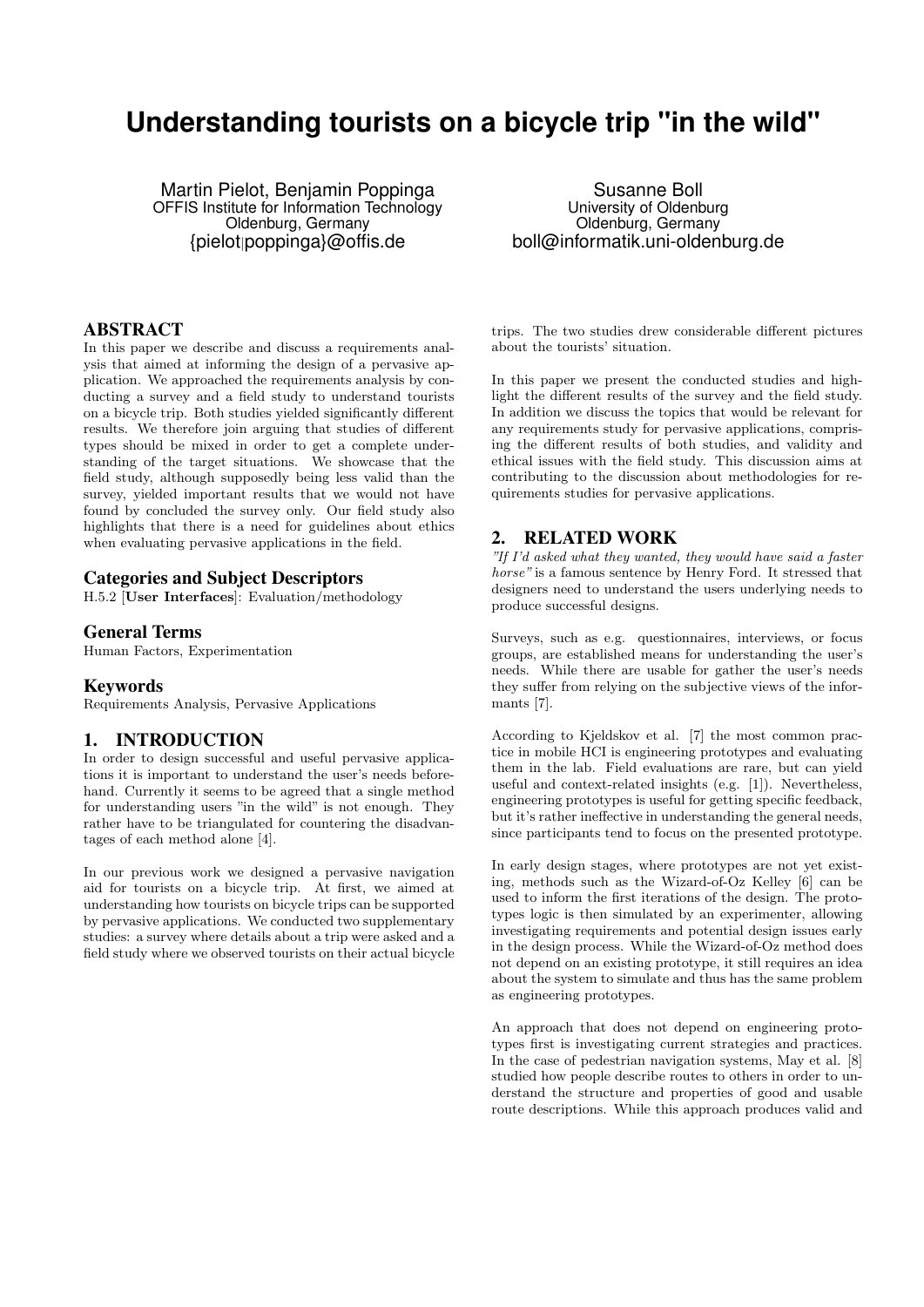reliable results, it can mostly be only applied to parts of the design.

Adopting methods from ethnographic research (e.g. [2, 3]) is another option for requirements analysis which has the advantage that it yield natural and rich results. As they are very costly and time consuming, low cost variants of ethnographic research have been employed, such as cultural probes [5] or diary studies [9].

# 3. UNDERSTANDING TOURISTS ON A BI-CYCLE TRIP

In order to understand what kind of system would support tourists on a bicycle trip the most, we conducted a requirements analysis "in the wild". The goal was to inform a design of a system that should support tourists on their bicycle trips in unfamiliar environments. The methodology of the conducted studies and the results are discussed in the following.

# 3.1 Methodologies

We approached the requirements analysis by conducting two different studies. First, we assessed how tourists plan and conduct their bicycle trips by a survey. Second, we conducted a field study where we observed tourists at parts of their bicycle trips. Both studies took place at the North Sea Island Borkum. Due to the size of about  $30km^2$  only and the infrastructure of the island, it is very well suited for exploring it by bicycle. The local tourist agency has optimized routes and signs for tourists bicyclists. Typical tourists are families with smaller children as well as people with chronic cardinal or respiratory problems. The large number of bike rental outlets indicates that it's common practice to go on a bicycle trip as a tourist.

### *Survey*

The survey was administered by semi-structured questionnaires. We cooperated with a local bicycle renter at Borkum who handed out these questionnaires to people that rented bicycles. Thus, our sample contained a random set of tourists and other visitors that did trips by bicycle on the island. The questionnaire was split into three sections. The first section asked the informants about their plans regarding the trip. The second section focused on the experiences during the planned trip. The third section gathered relevant participants' details, e.g. how familiar they are with the island at the time they were doing the trip.

### *Field Study*

The field study also took part at Borkum and lasted several days. Tourists making a bicycle tour were observed for a part of their trip. An observer rode around the island on busy cycling paths and followed random cyclists, mostly in the range of audibility. The observer did not attract attention, since around the time the study took place the island was full of cyclists. The tourists were mostly only observed for a part of their route and as long as they stayed in public space. Once they decided to stop e.g. at a cafe, the observer discontinued the observation. The observations were written down from the observer's memory. No personal information was noted.

# 3.2 Results

The survey and the field study were analysed separately, as they described two different sets of participants. Here, we present a brief summary of the results relevant for this position paper.

### *Survey*

Ten people returned the questionnaire in a way that it could be interpreted. Eight informants reported that they used a navigation aids on their trip. These were mostly paper maps and seldom public overview maps. None of the participants used electronic navigation aids. Another interesting finding was that although eight of ten informants had given a destination for their trip, only five of them actually reached that destination. In general, the destinations described rather large areas, such as a beach that spans across half of the island. Seven informants stated that they had lost orientation at least for a short period of the trip. Nevertheless, they still expressed that the navigation aids were found helpful.

# *Field Study*

Notes were taken about six groups and four single persons during the field study. The use of paper maps was observed twice. We did not observe the use of any other navigation aids. Route choices often seemed intuitive and spontaneous. Sometimes they were heavily discussed within the group. At other times it did not seem to be much of a deal. One family, for example, turned around three times during the observation. They seemed to make those decisions, because they just did not like the environment. Overhearing a few conversations we discovered that often there were no definite destinations for the trips or they were re-planned during the trip.

# 3.3 Discussions

After having analysed both studies, we compared the results in order to get a more complete picture of what a good support system should offer the tourists. The survey indicated that destinations were often imprecise and not always reached, and despite using map, disorientation events occurred. The field study showed that the nature of navigation was mostly undirected and spontaneous, while mostly no navigation aids were used.

### *Limited map usage*

In the survey, seven of ten informants reported to have used a map, we could only observe two map usages in ten observations. We suggest that this discrepancy might be due to the fact that the observed people had a map with them but used it at times where we did not observe them anymore. We also suggest that there might be differences between the observed people, and those who participated in the survey. As participating in the survey was voluntarily, a different kind of people might have participated, who are also more likely to use maps. The survey also showed that maps are perceived helpful while the informants still saw room for improvement.

# *Frequent loss of orientation*

Seven of ten survey participants and seven of ten observed tourists lost orientation at least once and for a short time.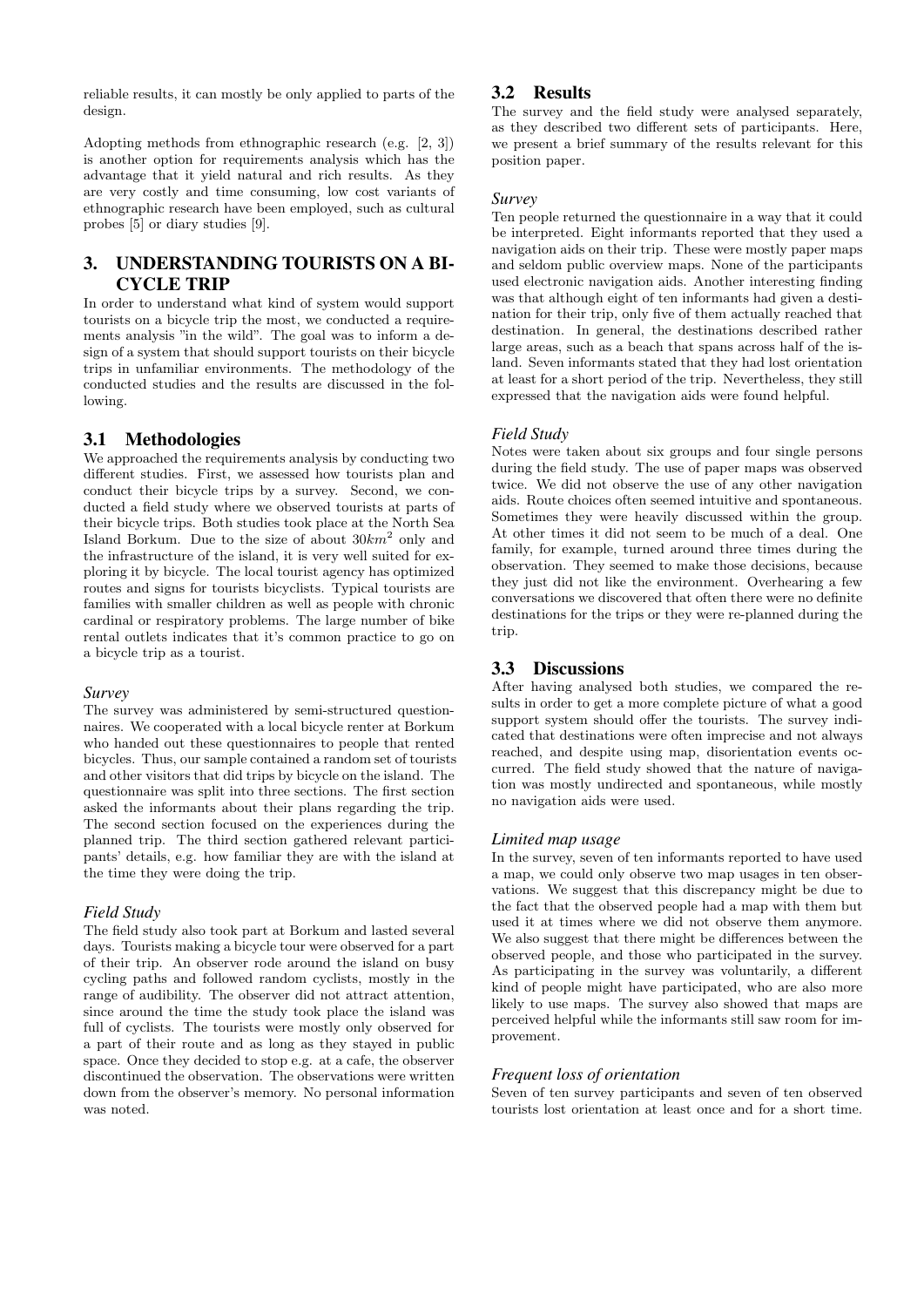Thus, both studies consistently indicate that tourists often frequently experience disorientation events.

#### *"Easy-going" navigation*

The observation showed that people were uncertain at decision points but nevertheless spontaneously decided how to proceed. This indicates it was not that important for the tourists to take the most efficient route. This might be attributed to the holyday experience in general. One survey participant commented a case where he lost orientation with the words: 'One time, I chose the wrong way, but it did not matter. I am on holiday!'

### *Spontaneous change of destination*

While eight of ten survey participants specified a destination for their trip only five of those actually reached that place during their trip. Additionally, most destinations were not specific places but larger areas. From the observed tourists only few seemed to have a specific destination. Therefore, reaching specific places does not seem to be a high priority for tourists. It also shows that those tourists were willing to alter their plans and accept unexpected changes.

# 4. DESIGN OF THE TACTICYCLE

We derived four design implications for a system that is aimed at supporting the experience of tourists on a bicycle trip: They high number of reported and observed disorientation events and the limited use of maps suggested that such a trip companion should provide orientation help. The spontaneous nature of navigaton indicates that preplanning of trips is not desired by the user. Instead, planning trips on-the-fly should be supported. The field study also showed that people are open for spontaneous deviations from their current goals. In order to improve the experience, a travel companion should therefore highlight interesting spots nearby. Since destinations were rather denoted by large areas and actually reaching those goals seemed mostly optional, a drift towards the destination should be supported rather than providing detailed route instructions.

These implications drove the design of the Tacticycle, an exploration aid for tourists on a bicycle trip. It consists of two parts: a Personal Digital Assistant (PDA) with integrated GPS receiver linked via Bluetooth to a self-developed hardware platform with control over an attached digital compass and two vibrator motors that are fixed to the steering rod handles (see figure 1). To provide orientation help, we convey the direction to the destination via tactile feedback (see figure 2). To support the general drift towards the direction, we present the directions independently of any existing paths. With the PDA application the cycle trip can be planned on the fly, selecting new destinations. If a pointof-interest is in the immediate surroundings, the visual and tactile information presentation changes to attract the user's attention to the POI.

# 5. OPEN CHALLENGES

There are open challenges that we came across during our requirements study. The survey and the field study yielded significantly different results. In addition, the field study had issues with the validity of the results as well as privacy



Figure 1: The hardware of the resulting Tacticycle system attached to the steering rod of a bicycle.



Figure 2: The destination (at 315◦ ) gets divided into two intensities applied to the actuators.

and ethical concerns. Our reflections on these challenges are discussed in the following.

# 5.1 Survey vs. Field Study

While the survey results might suggest that tourists mostly have a pre-defined route and destination, the observations made in the field study contradict that conclusion. There are several explanations for these results: 1) The survey participants did not want to admit that they felt lost for some reason, 2) the survey participants did not feel like being badly oriented, or 3) the survey participants represent a different population which actually does not get lost so easily compared to the observed people. The aspects 1) and 2) are always problematic in surveys, as they rely on the participants being honest and capable of self-reflection. Our results indicate that relying on self-reports only can be very misleading. Aspect 3) is a problem of voluntary participation, as people that are more likely to volunteer for participating might also be more likely to plan their trips in more detail.

The fact that the majority of the survey participants re-